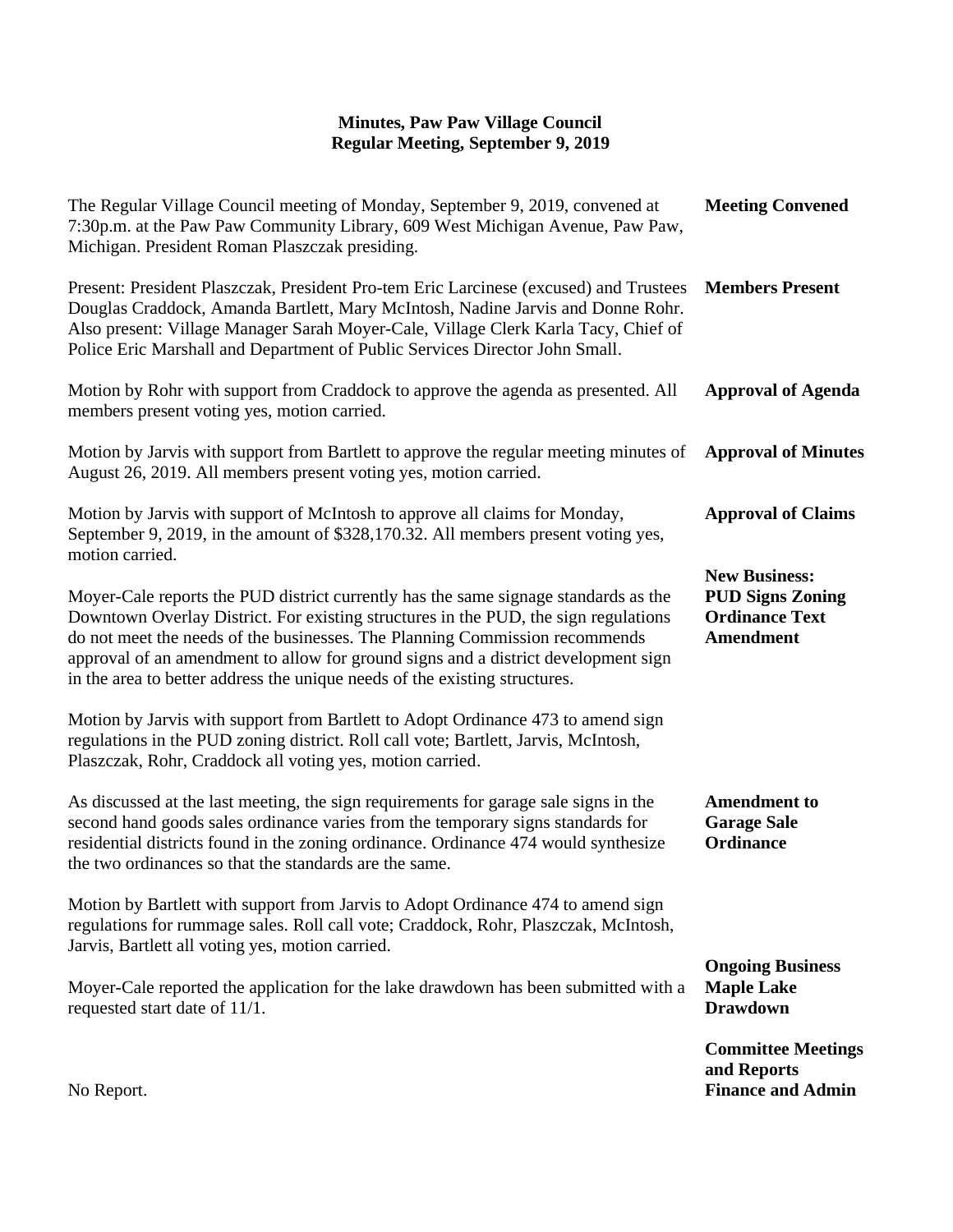## **Minutes, Paw Paw Village Council Regular Meeting, September 9, 2019**

| Jarvis reported the Public Services Committee met to discuss the sewer work being<br>done on Elm Street, the Oak Street road repair project and the continued ground water<br>level testing on Charles Street.                                                      | <b>Public Services</b>                                       |
|---------------------------------------------------------------------------------------------------------------------------------------------------------------------------------------------------------------------------------------------------------------------|--------------------------------------------------------------|
| No Report.                                                                                                                                                                                                                                                          | <b>Area Parks &amp; Rec</b>                                  |
| No Report.                                                                                                                                                                                                                                                          | <b>DDA</b>                                                   |
| No Report.                                                                                                                                                                                                                                                          | <b>Economic Develop</b>                                      |
| No Report.                                                                                                                                                                                                                                                          | <b>Farmers Market</b>                                        |
| No Report.                                                                                                                                                                                                                                                          | <b>Fire Board</b>                                            |
| No Report.                                                                                                                                                                                                                                                          | <b>Historical Committee</b>                                  |
| No Report.                                                                                                                                                                                                                                                          | <b>Housing Commission</b>                                    |
| No Report.                                                                                                                                                                                                                                                          | <b>Maple Lake</b><br><b>Preservation</b>                     |
| No Report.                                                                                                                                                                                                                                                          | <b>Planning Commission</b>                                   |
| No Report.                                                                                                                                                                                                                                                          | <b>Wellhead Protection</b>                                   |
| No Report.                                                                                                                                                                                                                                                          | <b>Wine &amp; Harvest</b>                                    |
| Plaszczak reported the Wine & Harvest Festival went very smoothly and was well<br>attended.                                                                                                                                                                         | <b>Council Member</b><br><b>Comments</b><br><b>Plaszczak</b> |
| Craddock thanked Chief Marshall and Director Small on a great job by their<br>departments during the festival. Craddock noted there was a great response to the new<br>accessible kayak launch. He also commended the many volunteers that dedicated their<br>time. | <b>Craddock</b>                                              |
| Jarvis noted she received several compliments on Facebook regarding the cleanliness<br>of town after the festival.                                                                                                                                                  | <b>Jarvis</b>                                                |
| Chief Marshall expressed his gratitude for the additional manpower from the<br>Michigan State and Pokagon Tribal Police during Wine & Harvest Festival.                                                                                                             | <b>Staff Comments</b><br><b>Marshall</b>                     |
| Motion by Rohr with support by Craddock to adjourn the meeting. All members<br>present voting yes, motion carried. Meeting adjourned at 8:05 p.m.                                                                                                                   | <b>Adjournment</b>                                           |